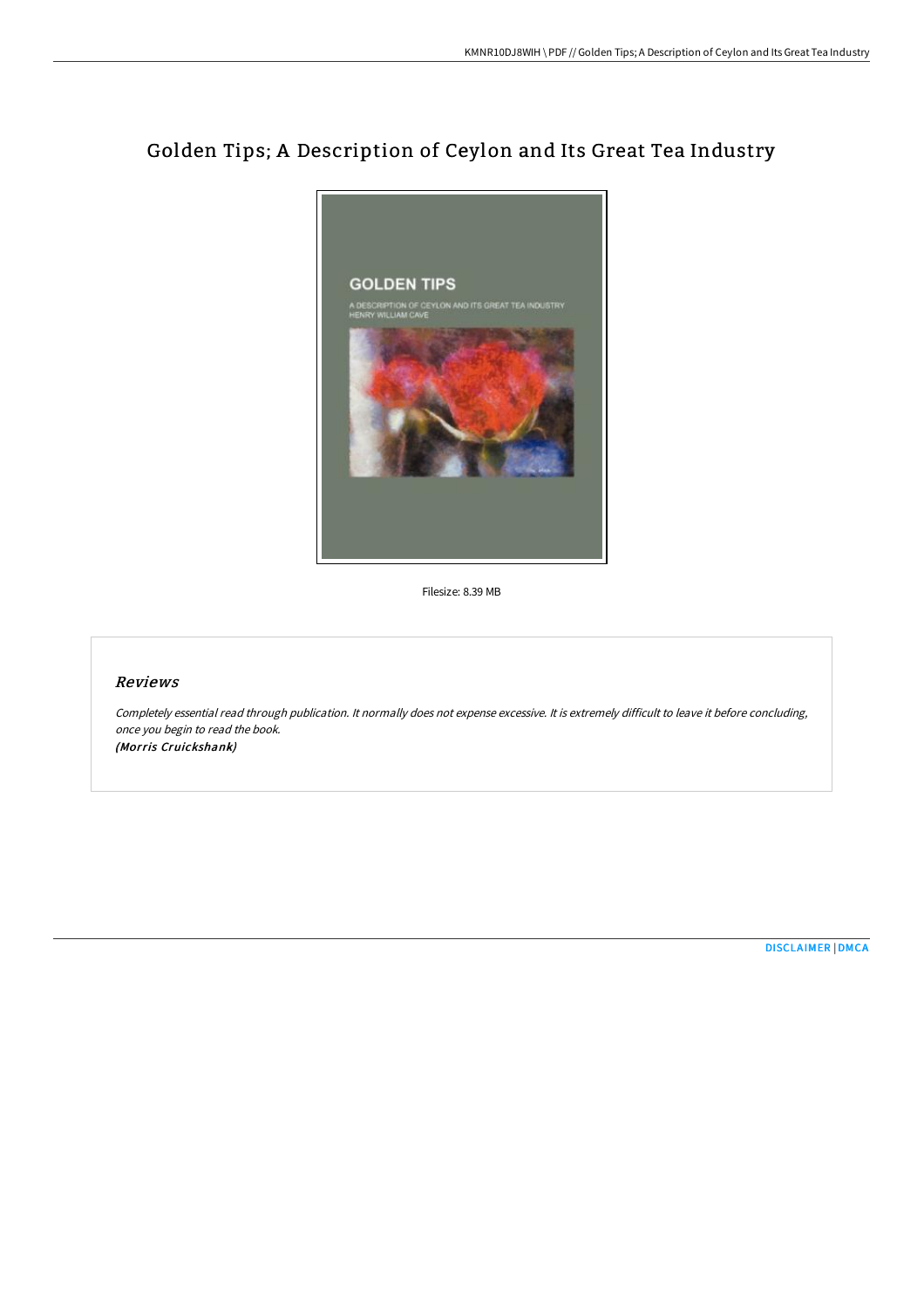#### GOLDEN TIPS; A DESCRIPTION OF CEYLON AND ITS GREAT TEA INDUSTRY



**DOWNLOAD PDF** 

To get Golden Tips; A Description of Ceylon and Its Great Tea Industry PDF, remember to access the link below and save the document or gain access to additional information that are in conjuction with GOLDEN TIPS; A DESCRIPTION OF CEYLON AND ITS GREAT TEA INDUSTRY book.

Rarebooksclub.com, United States, 2012. Paperback. Book Condition: New. 246 x 189 mm. Language: English . Brand New Book \*\*\*\*\* Print on Demand \*\*\*\*\*.This historic book may have numerous typos and missing text. Purchasers can download a free scanned copy of the original book (without typos) from the publisher. Not indexed. Not illustrated. 1900 Excerpt: .animals, not only on account of the depth of the forest, but also of the interference of leopards with the sport, in which the dogs come upon the latter, give tongue and chase, and receive a pat on the head, which puts a sudden end to their p 226 PJDURUTALLAGALLA. career. The nocturnal depredations of the leopard being limited to the occasional theft of a cow from the compound are of much less concern than those of the more destructive elk. As we descend by the broadening day we notice the great contrast between the character of the Pidurutallagalla forest and that of the lowlands. Instead of waving palms we see weird trees with gnarled trunks and forked boughs, festooned with long beards of lichens and orange moss. Many of the trunks are clothed with rich green creepers and adorned with the fantastic blossoms of native orchids, and parasites innumerable bedeck the upper branches with strangest flowers, while the magnificent Rhododendron arboreum, with its great branches and brilliant blossoms, appears everywhere as a common forest tree. The creatures of the mountain summits being nocturnal in their habits, there are no outward signs of life by day, deep silence taking the place of the noise that proceeds from the thickets of the low country plains. The elephant and the leopard are seldom seen or heard, but remain hidden in the deepest recesses. A couple of large wanderoo monkeys may sometimes be seen quarrelling like angry school boys;...

Read Golden Tips; A [Description](http://albedo.media/golden-tips-a-description-of-ceylon-and-its-grea.html) of Ceylon and Its Great Tea Industry Online  $\blacksquare$ Download PDF Golden Tips; A [Description](http://albedo.media/golden-tips-a-description-of-ceylon-and-its-grea.html) of Ceylon and Its Great Tea Industry